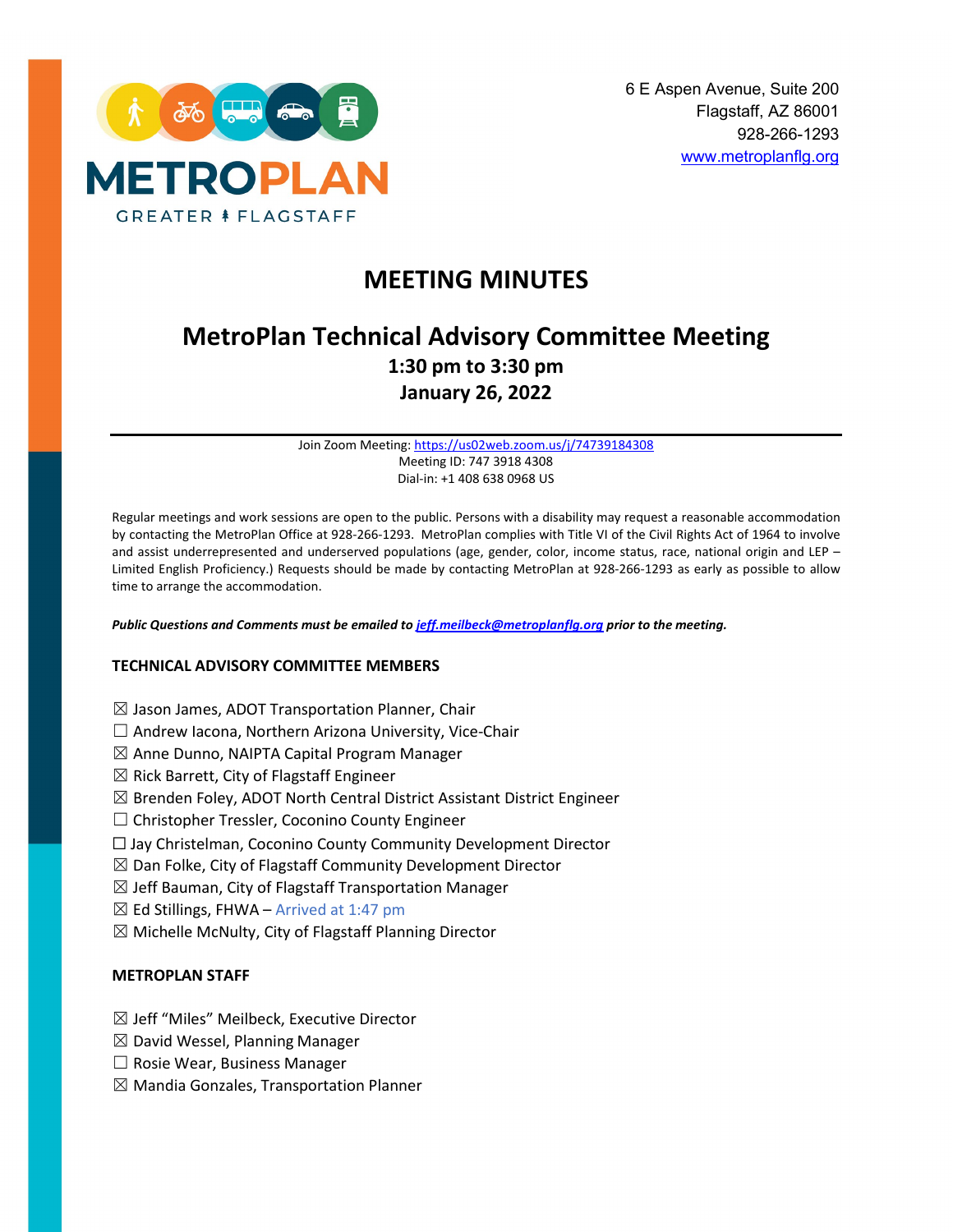

OTHERS IN ATTENDANCE: Jenny Nieman (City of Flagstaff)

# **I. PRELIMINARY GENERAL BUSINESS** A. **CALL TO ORDER**

Chair Jason James called the meeting to order at 1:31 pm.

# B. **ROLL CALL** – See above

# C. **PUBLIC COMMENT**

*(At this time, any member of the public may address the Committee on any subject within their jurisdiction that is not scheduled before the Committee on that day. Due to Open Meeting Laws, the Committee cannot discuss or act on items presented during this portion of the agenda. To address the Committee on an item that is on the*  agenda, please wait for the Chair to call for Public Comment at the time the item is *heard.)*

No public comments received.

# D. **APPROVAL OF MINUTES**

• Minutes of Regular Meeting: November 17, 2021

Motion: TAC member Dan Folke motion to approve the November 17, 2021 meeting minutes as revised on Monday, November 15<sup>th</sup>, 2021. TAC member Anne Dunno seconded the motion. The motion was passed unanimously. 7-0

# **II. CONSENT AGENDA**

*(Items on the consent agenda are routine in nature and/or have already been budgeted or discussed by the Technical Advisory Committee.)*

There were no consent items on the agenda.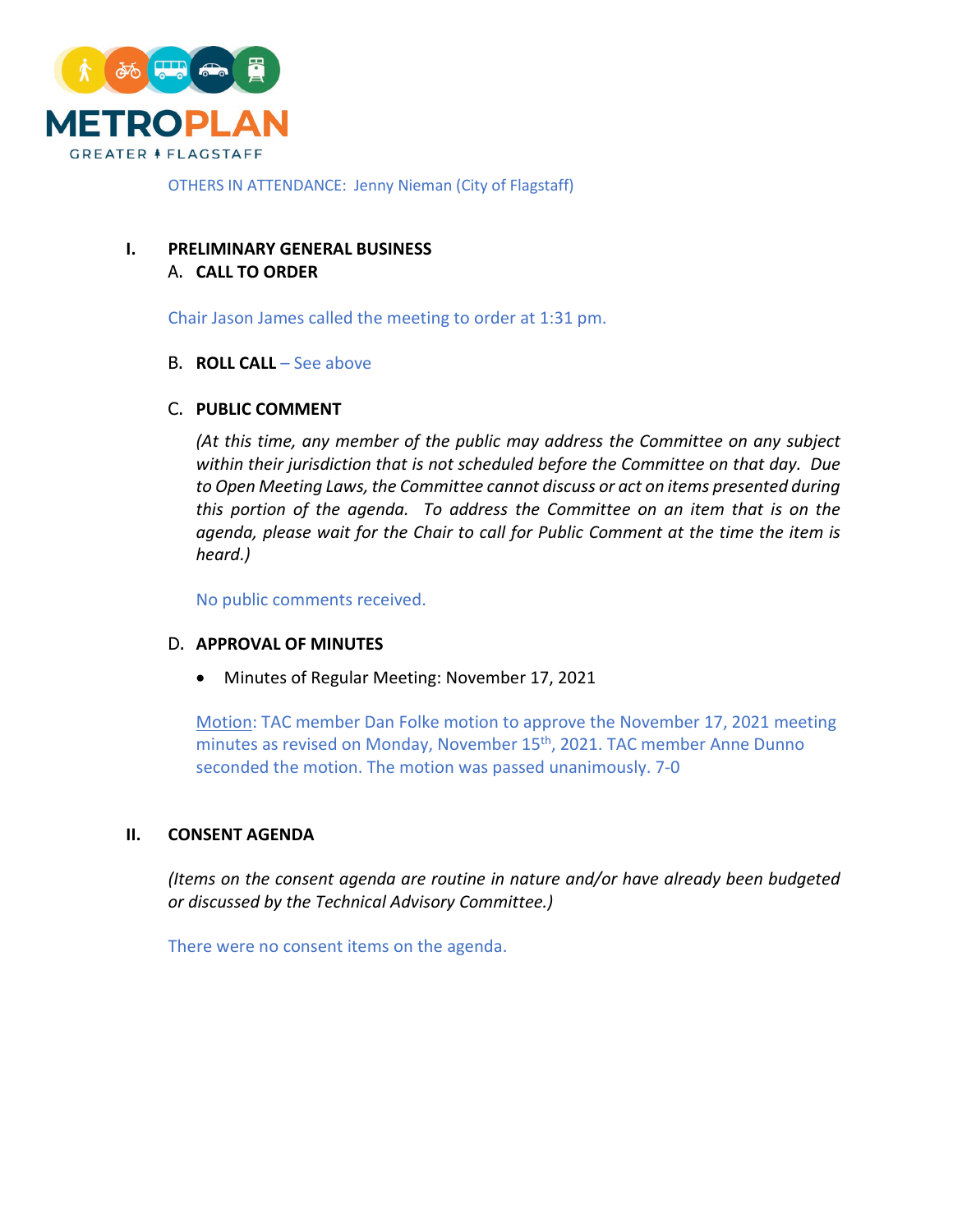

#### **III. GENERAL BUSINESS**

# A. **Downtown Mile FY 2022 Budget Update**

MetroPlan Staff: Jeff "Miles" Meilbeck

Recommendation: No recommendation is being made, but the TAC may provide input on process related to the Downtown Mile planning project.

Staff presented an update on the Downtown Mile. No action was taken.

## B. **Transportation Improvement Program (TIP) amendments**

MetroPlan Staff: Dave Wessel

Recommendation: Staff recommends a TIP amendment be discussed and action possibly taken to amend the TIP.

Motion: TAC member Rick Barrett made a motion to amend the FY 2022 Transportation Improvement Program (TIP) to include FTA Grant award for Mountain Line. TAC member Jason James seconded the motion. The motion was passed unanimously. 8\*-0

*\*Committee member Ed Stillings arrived after the start of the meeting.*

# C. **Unified Planning Work Program Amendment**

MetroPlan Staff: Dave Wessel

Recommendation: Staff recommends a Unified Planning Work Program Amendment be discussed and action possibly taken to amend the UPWP.

Motion: Committee supports a conditional approval pending City of Flagstaff confirming required matching local funds. TAC member Rick Barrett made a motion to amend the FY 2022 Unified Planning Work Program to include the Downtown Mile and Sustainable Transportation Toolbox. TAC member Jeff Bauman seconded the motion. The motion was passed unanimously, 8-0. Contingent on approval by MetroPlan Management Committee and Executive Board.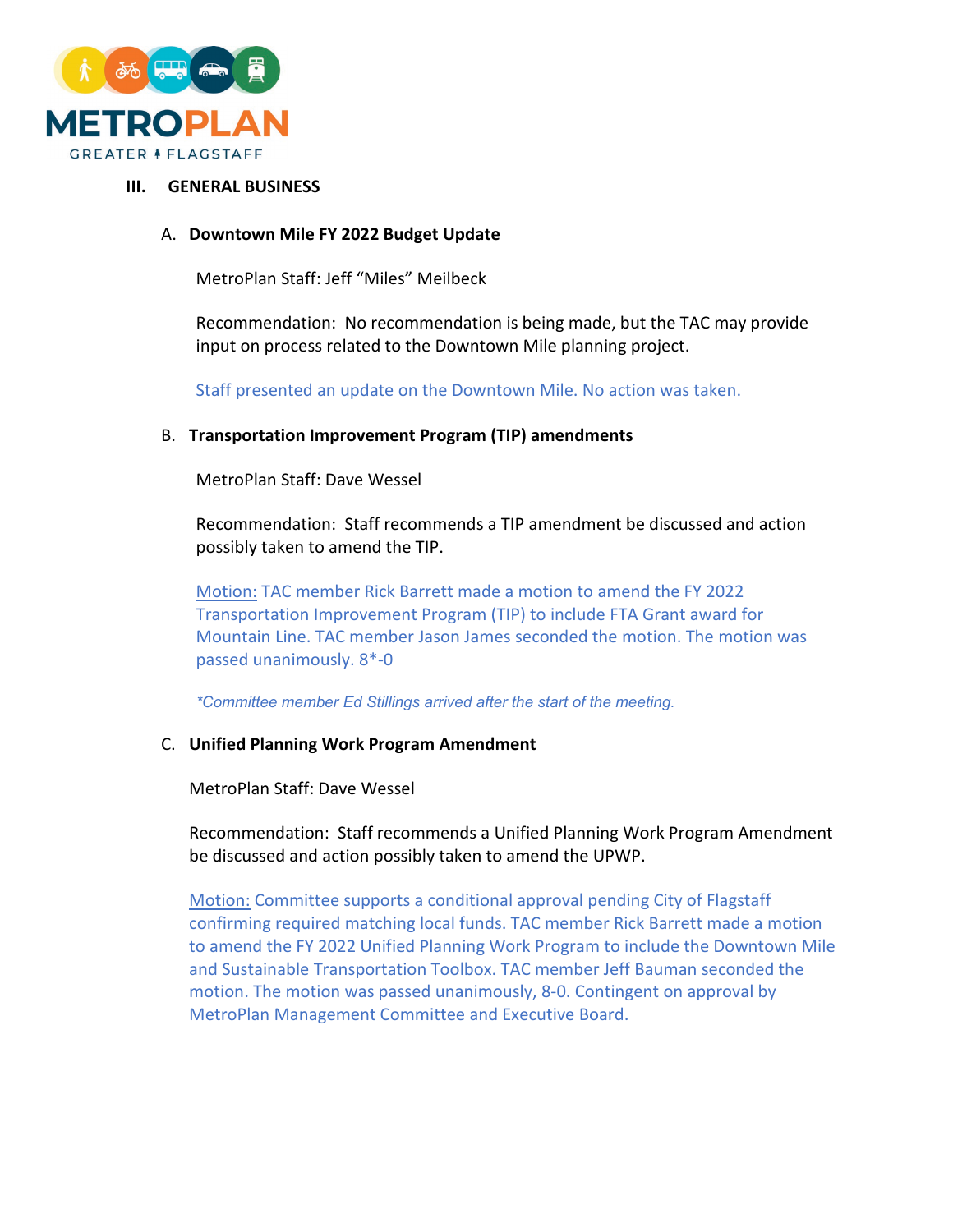

## D. **Lone Tree Overpass**

MetroPlan Staff: Jeff "Miles" Meilbeck

Recommendation: No recommendation is being made

Staff presented an update on the Lone Tree Overpass. No action was taken.

## E. **Transportation Survey 2022 Report**

MetroPlan Staff: Jeff "Miles" Meilbeck

Recommendation: Staff recommends the TAC adopt the 2022 Transportation Survey final report.

Motion: TAC member Dan Folke made a motion to adopt the 2022 Transportation Survey Final Report as part of the Stride Forward efforts. TAC member Anne Dunno seconded the motion. The motion was passed unanimously. 8-0

#### F. **Stride Forward Branding and Outreach update**

MetroPlan Staff: David Wessel

Recommendation: No recommendation is being made

*Due to time restrictions, this agenda item has been moved to the February 23, 2022, TAC Meeting. No actions were necessary.*

#### G. **Sustainable Transportation Toolbox Update**

MetroPlan Staff: Jeff "Miles" Meilbeck and David Wessel

Recommendation: Staff recommends that TAC adopt the Scope of Work for the Sustainable Transportation Toolbox

Motion: TAC member Anne Dunno made a motion to adopt the Sustainable Transportation Toolbox scope of work. TAC member Rick Barrett seconded the motion. The motion was passed unanimously. 8-0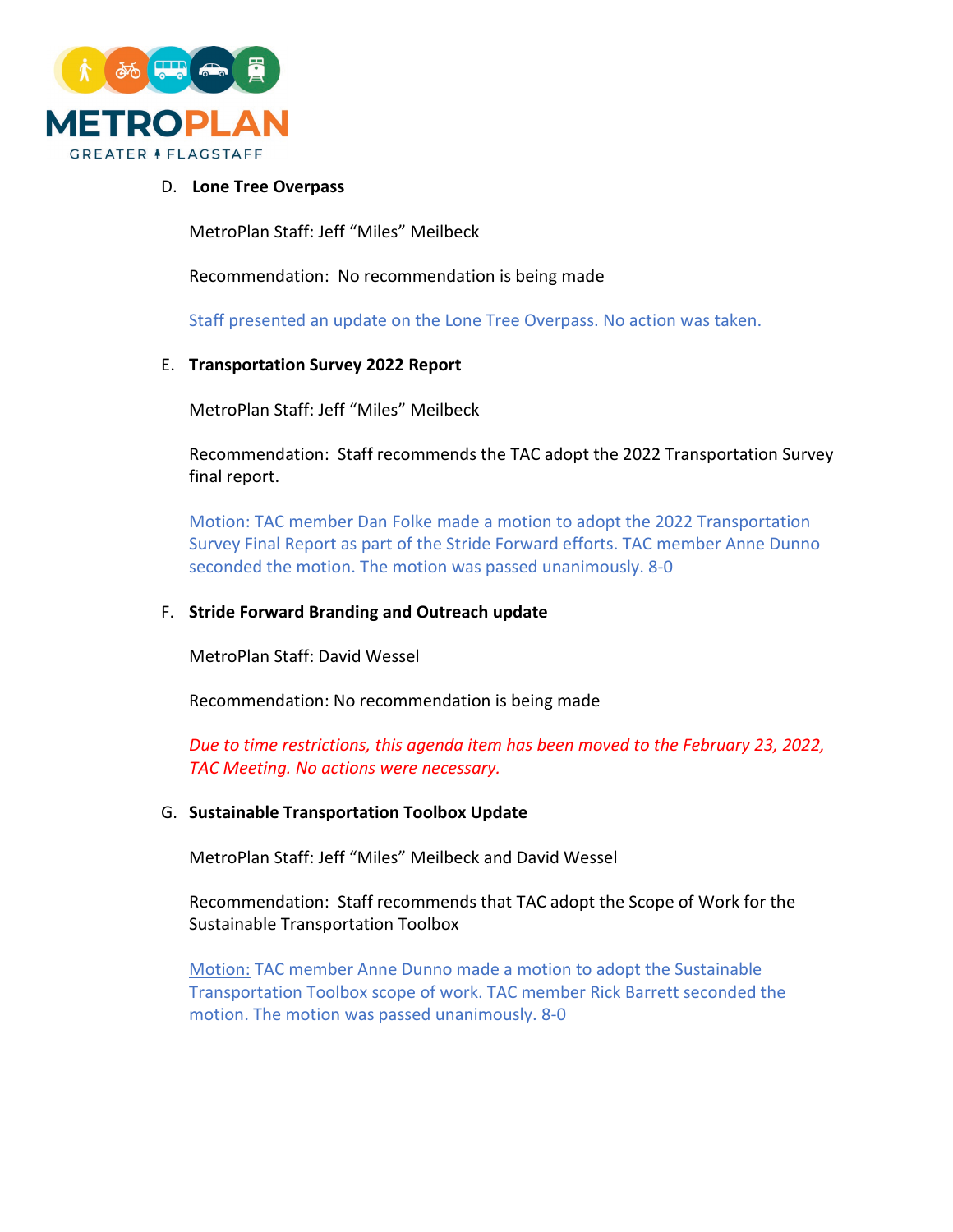

## H. **Sun Transport Solutions Corporation (STSC) Update**

MetroPlan Staff: Jeff "Miles" Meilbeck

Recommendation: No recommendation is being made, but the TAC may provide input on process related to STSC.

*Due to time restrictions, this agenda item has been moved to the February 23, 2022, TAC Meeting. No actions were necessary.* 

#### I. **Federal and State Funding Update**

MetroPlan Staff: Jeff "Miles" Meilbeck

Recommendation: This item is for discussion only. *Due to time restrictions, this agenda item has been moved to the February 23, 2022, TAC Meeting. No actions were necessary.*

#### J. **Executive Board Agenda Review**

MetroPlan Staff: Jeff "Miles" Meilbeck

Recommendation: None. This item is for discussion only. *Due to time restrictions, this agenda item has been moved to the February 23, 2022, TAC Meeting. No actions were necessary.*

# K. **Items from the Executive Director**

MetroPlan Staff: Jeff "Miles" Meilbeck, Executive Director

1. Executive Director Review

*Due to time restrictions, this agenda item has been moved to the February 23, 2022, TAC Meeting. No actions were necessary.*

#### L. **Future Agenda Items**

MetroPlan Staff: Jeff "Miles" Meilbeck, Executive Director

Recommendation: Discuss items for future MetroPlan agendas.